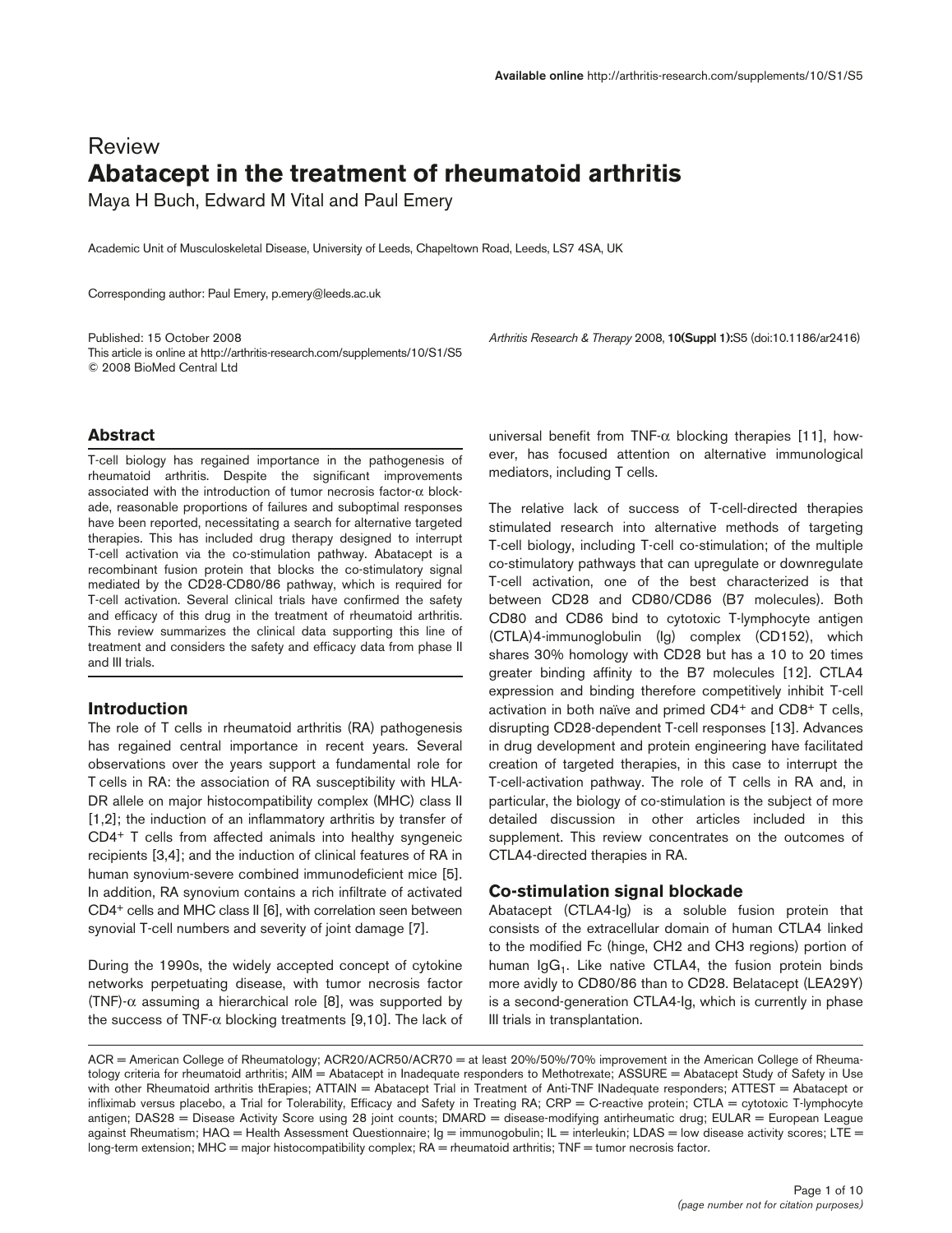## **Therapeutic inhibition with CTLA4-Ig**

A CTLA4-Ig fusion protein was initially applied in rodent models of transplantation [14], in which graft survival was prolonged. Subsequent application in nonhuman primate organ transplantation studies, however, was unsuccessful. In contrast, slowing of disease progression was observed in several experimental animal models of autoimmune disease, including lupus and glomerulonephritis [15,16]. CTLA4-Ig prevented development of collagen-induced arthritis if it was administered at the time of immunization, and it ameliorated arthritis if it was given after the onset of disease [17]. Abatacept was therefore developed for application in autoimmune disease, with a number of clinical studies conducted to evaluate its use in RA (the focus of this supplement). To address the poor outcomes in transplantation studies, further development of CTLA4-Ig concentrated on improving its binding to CD86 in particular (owing to its importance in initiation of the immune reaction in primates), in order to confer the more potent immunosuppressive action needed. This led to the development of belatacept, a secondgeneration CTLA4-Ig that exhibits superior binding to CD80 and CD86 as compared with the parent CTLA4-Ig.

#### **Abatacept in initial clinical studies**

The cumulative biological and experimental data provided the basis for targeting CD28-mediated T-cell activation in human disease with abatacept. The first clinical study to evaluate the efficacy of abatacept was conducted in patients with psoriasis; 46% of patients exhibited greater than 50% sustained improvement in disease activity [18].

## **Abatacept in rheumatoid arthritis**

Abatacept was subsequently applied in patients with RA. A summary of the clinical efficacy data from each of the main phase II and III trials of abatacept in RA is first presented, followed by cumulative quality of life and safety data.

#### **Phase II studies**

## *Abatacept monotherapy in patients with rheumatoid arthritis and a history of DMARD failure*

An initial dose-ranging study provided preliminary clinical data and has been the only study to assess safety and efficacy of abatacept monotherapy in patients with active RA who had previously failed disease-modifying antirheumatic drug (DMARD) therapy [19]. In this double-blind, placebo-controlled study, patients with RA received abatacept at 0.5 mg/kg, 2 mg/kg or 10 mg/kg doses, or placebo. Infusions were administered at baseline and weeks 2, 4, and 8, with the primary end-point being American College of Rheumatology (ACR) response at 12 weeks. Ninety per cent of the patients were also concurrently receiving prednisolone (≤10 mg/day). High baseline disease activity, as indicated by high mean tender joint and swollen joint counts (30.3 and 21.9, respectively), was observed. Dose-dependent response to abatacept was seen; 44% of the 2 mg/kg group and 53% of the 10 mg/kg group achieved the primary outcome of ACR20 (at least 20%

improvement in the ACR criteria for RA) response at 12 weeks, as compared with 31% in the placebo group.

## *Abatacept plus methotrexate combination in patients with rheumatoid arthritis and a history of DMARD failure*

Two key studies provided the initial evidence base for abatacept in combination with methotrexate in patients who have failed DMARD treatment (the second providing 12 month data following on from the first study).

The first phase IIb study compared abatacept in combination with methotrexate versus methotrexate alone in patients with active RA despite at least 6 months of methotrexate treatment (10 to 30 mg/week) [20,21]. All patients exhibited erosive change at baseline with high disease activity, and 90% of patients were positive for rheumatoid factor. Despite these poor prognostic features and long disease duration (mean 8.9 to 9.7 years for the three treatment groups), it is interesting that only relatively mild functional impairment was recorded (modified Stanford Health Assessment Questionnaire score 1.0 in all treatment groups). A total of 339 patients were randomly assigned to treatment for 6 months with either  $2 \text{ mg/kg}$  ( $n = 105$ ) or  $10 \text{ mg/kg}$  ( $n = 115$ ) of abatacept, or placebo  $(n=119)$ ; a total of 259 patients (99, 82 and 78 patients in the 10 mg/kg, 2 mg/kg, and placebo groups, respectively) completed the study. All patients continued background methotrexate therapy at a mean dose of approximately 15 mg/week. Significantly greater ACR20 responses were seen in the 10 mg/kg group than in the placebo group (60% versus 35.3%) but not with the 2 mg/kg group (hence only 10 mg/kg was used in future studies). ACR50 and ACR70 responses were also significantly greater in both abatacept dose groups (Table 1).

In the long-term extension of this phase IIb study [21] the investigators presented 12-month findings from patients who continued blinded therapy for an additional 6 months, but in this continuation study modification to methotrexate dose with/without change in DMARD was permitted. A total of 90 patients in the 10 mg/kg abatacept group, 74 in the 2 mg/kg abatacept group, and 71 in the placebo group completed 1 year of therapy. Similar response rates were observed at 12 months as compared with 6 months, suggesting sustainability of response (Table 1). ACR50 and ACR70 response rates were also greater in the 10 mg/kg abatacept group than in the placebo group (Table 1). Although rapidity of response with abatacept is slower in comparison with infliximab, high ACR response rates were observed from as early as 30 days, with statistical significance from 90 days. Improvement in response over time has also been suggested to be a feature of abatacept therapy; in this study remission rates (defined as Disease Activity Score using 28 joint counts [DAS28] <2.6) progressively increased over the year in the 10 mg/kg abatacept group (34.8% at 12 months versus 10.1% in the placebo group; *P* < 0.001; Table 1). Low disease activity scores (LDAS; DAS28 <3.2) were similar,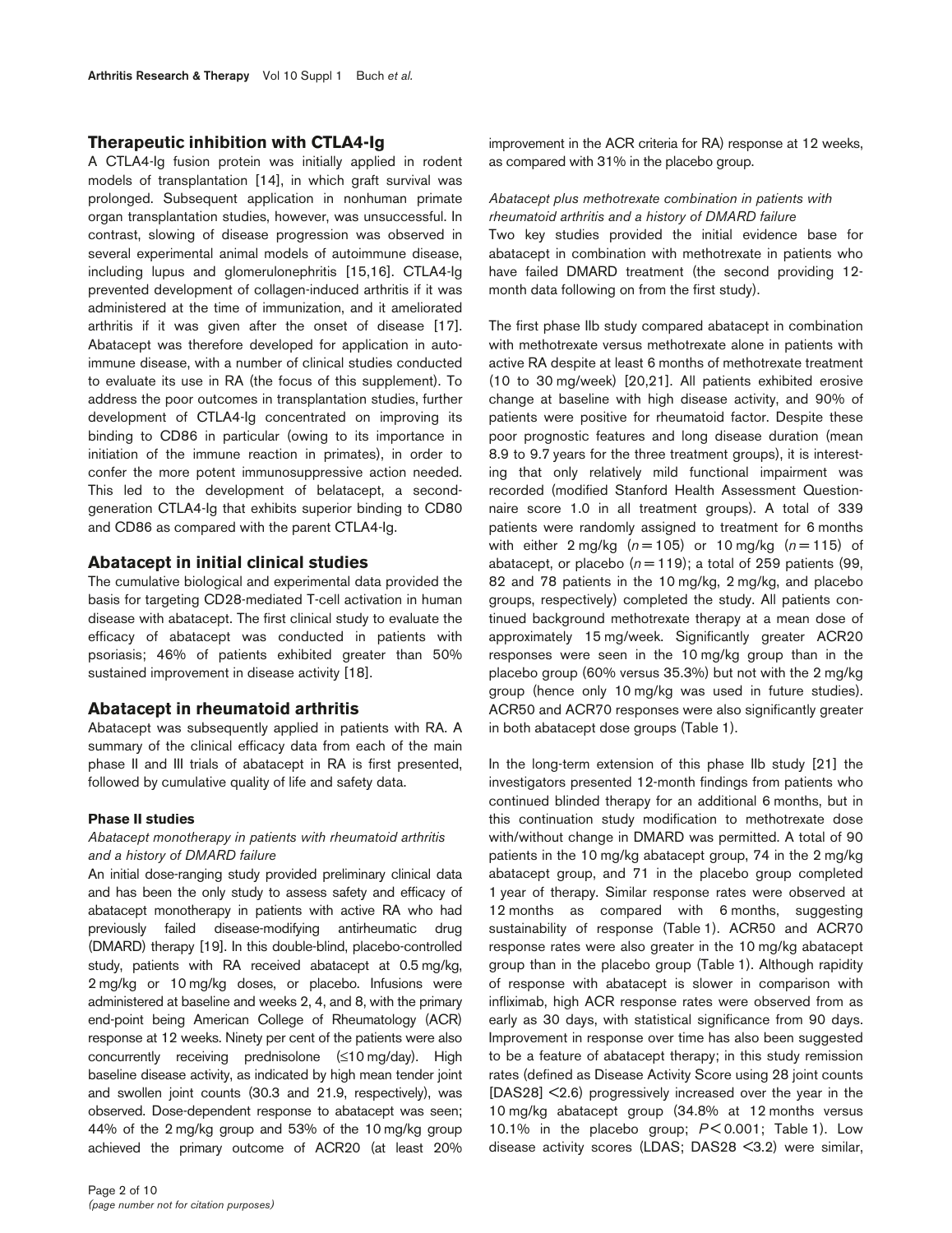|                                                        | Study     |                                               |     |          | Background                 | ACR20 (%)           |       | ACR50 (%)               |       |                      | ACR70 (%) |                      |       | DAS28 LDAS (%) DAS28 remission (%) |       |  |
|--------------------------------------------------------|-----------|-----------------------------------------------|-----|----------|----------------------------|---------------------|-------|-------------------------|-------|----------------------|-----------|----------------------|-------|------------------------------------|-------|--|
| rial authors                                           | phase     | Study cohort                                  | ς   | Duration | therapy                    | ⋖                   | ≏     | ⋖                       | Δ     | ⋖                    | ≏         | ⋖                    | ≏     | ⋖                                  | ൨     |  |
| Vloreland et al. [19]                                  |           | DMARD failure                                 | 214 | 3 months | None                       | 53%                 | 31%   |                         |       |                      |           |                      |       |                                    |       |  |
| Kremer et al. [20]                                     |           | <b>MTX</b> failure                            | 339 | 6 months | <b>MTX</b>                 | 60%                 | 35.3% | 36.5%                   | 11.8% | 16.5%                | 1.7%      |                      |       |                                    |       |  |
| Kremer et al. [21]                                     |           | MTX failure                                   | 339 | 1 year   | NIX                        | 62.6%               | 36.1% | 41.7%                   | 20.2% | 20.9%                | 7.6%      | 49.6%                | 21.9% | 34.8%                              | 10.1% |  |
| Kremer et al. [22]                                     | III (AIM) | MTX failure                                   | 652 | 1 year   | <b>MTX</b>                 | 73.1%               | 39.7% | 48.3%                   | 18.2% | 28.8%                | 6.1%      | 42.5%                | 9.9%  | 23.8%                              | 1.9%  |  |
| Genovese et al. [29] III (ATTAIN) TNF-c antagonist 391 |           | failure                                       |     | 6 months | MTX, other<br><b>DMARD</b> | 50.4%               | 19.5% | 20.3%                   | 3.8%  | 10.2%                | 1.5%      | 17.1%                | 3.1%  | 10%                                | 0.8%  |  |
| Schiff et al. [28]                                     |           | abatacept (A) or<br>III (ATTEST) MTX failure: | 431 | 6 months | <b>MTX</b>                 | A: 66.7%<br>1:59.4% |       | 41.8% A: 40.4%<br>1:37% | 20%   | A: 20.5%<br>1: 24.2% | 9.1%      | A: 20.7%<br>1: 25.6% |       | 10.8% A: 11.3%<br>1:12.8%          | 2.9%  |  |
|                                                        |           | infliximab (I)<br>active arms                 |     | 1 year   | <b>MTX</b>                 | A: 72.4%<br>1:55.8% |       | A: 45.5%<br>1:36.4%     |       | A: 26.3%<br>1:20.6%  |           | A: 35.3%<br>1: 22.4% |       | A: 18.7%<br>1:12.2%                |       |  |

**Table 1**

AIM, Abatacept in Inadequate responders to Methotrexate; ATTAIN, Abatacept Trial in Treatment of Anti-TNF INadequate responders; ATTEST, Abatacept or infliximab versus placebo, a Trial AIM, Abatacept in Inadequate responders to Methotrexate; ATTAIN, Abatacept Trial in Treatment of Anti-TNF INadequate responders; ATTEST, Abatacept or infliximab versus placebo, a Trial for Tolerability, Efficacy and Safety in Treating RA; DAS28, Disease Activity Score using 28 joint counts; DMARD, disease-modifying antinheumatic drug; LDAS, low disease activity scores;<br>LTE, long-term extension; MTX, meth for Tolerability, Efficacy and Safety in Treating RA; DAS28, Disease Activity Score using 28 joint counts; DMARD, disease-modifying antirheumatic drug; LDAS, low disease activity scores; LTE, long-term extension; MTX, methotrexate; P, placebo; TNF, tumor necrosis factor.

being significantly greater in the 10 mg/kg abatacept group than in the placebo group. Of the original 115 patients who were treated with abatacept 10 mg/kg and methotrexate, 75 continued treatment (open label after the blinded portion of study) for a total of 2 years. High ACR50 response rates were maintained (54.7%), with an impressive 53% achieving DAS28 criteria for remission.

It is worth noting that the ability to change DMARDs after 6 months might have influenced the perceived efficacy of abatacept (although patients included had at least failed methotrexate); also, despite long duration of disease, the baseline functional impairment was lower compared with most cohorts, which may lend itself toward greater responsiveness to therapy. Finally, of the original 339 patients randomly assigned to treatment, 235 patients completed the 12-month study (only *n* = 90 in the 10 mg/kg abatacept group).

## *Abatacept plus etanercept in patients with rheumatoid arthritis and a history of etanercept failure*

Combination biologic therapy raises safety concerns, particularly with regard to infection risk. In a 1 year multicentre, randomized, double-blind controlled study [31], an evaluation of the safety and efficacy of abatacept (2 mg/kg) in combination with etanercept versus placebo and etanercept was undertaken in patients who had failed etanercept (after at least 3 months therapy). No treatment adjustments (including corticosteroids) were allowed until a LTE phase (when those who had received placebo plus etanercept were switched to 10 mg/kg abatacept). In all, 80/121 patients completed the study (58 in the abatacept plus etanercept arm, and 22 in the placebo plus etanercept arm), with all entering the LTE. Essentially, no significant and meaningful difference in clinical response was observed between these two treatment arms. Safety issues were reported, however (discussed below).

#### **Phase III studies**

Several phase III studies have been undertaken including: the AIM (Abatacept in Inadequate responders to Methotrexate) study evaluated abatacept plus methotrexate in patients failing DMARD treatment; the ATTEST (Abatacept or infliximab versus placebo, a Trial for Tolerability, Efficacy and Safety in Treating RA) study was a comparator study between abatacept and infliximab; the ATTAIN (Abatacept Trial in Treatment of Anti-TNF INadequate responders) study evaluated abatacept plus methotrexate in patients failing TNF α blockade; and the safety study ASSURE (Abatacept Study of Safety in Use with other Rheumatoid arthritis thErapies). The findings of these studies are discussed below.

# *Abatacept plus methotrexate in patients with rheumatoid arthritis and a history of DMARD failure (AIM study)*

The AIM study sought to evaluate further the safety and efficacy of 1 year of treatment with abatacept (using the 10 mg/kg dose only) and methotrexate  $(n=433)$  as compared with placebo ( *n* = 219) and methotrexate in patients with active RA who had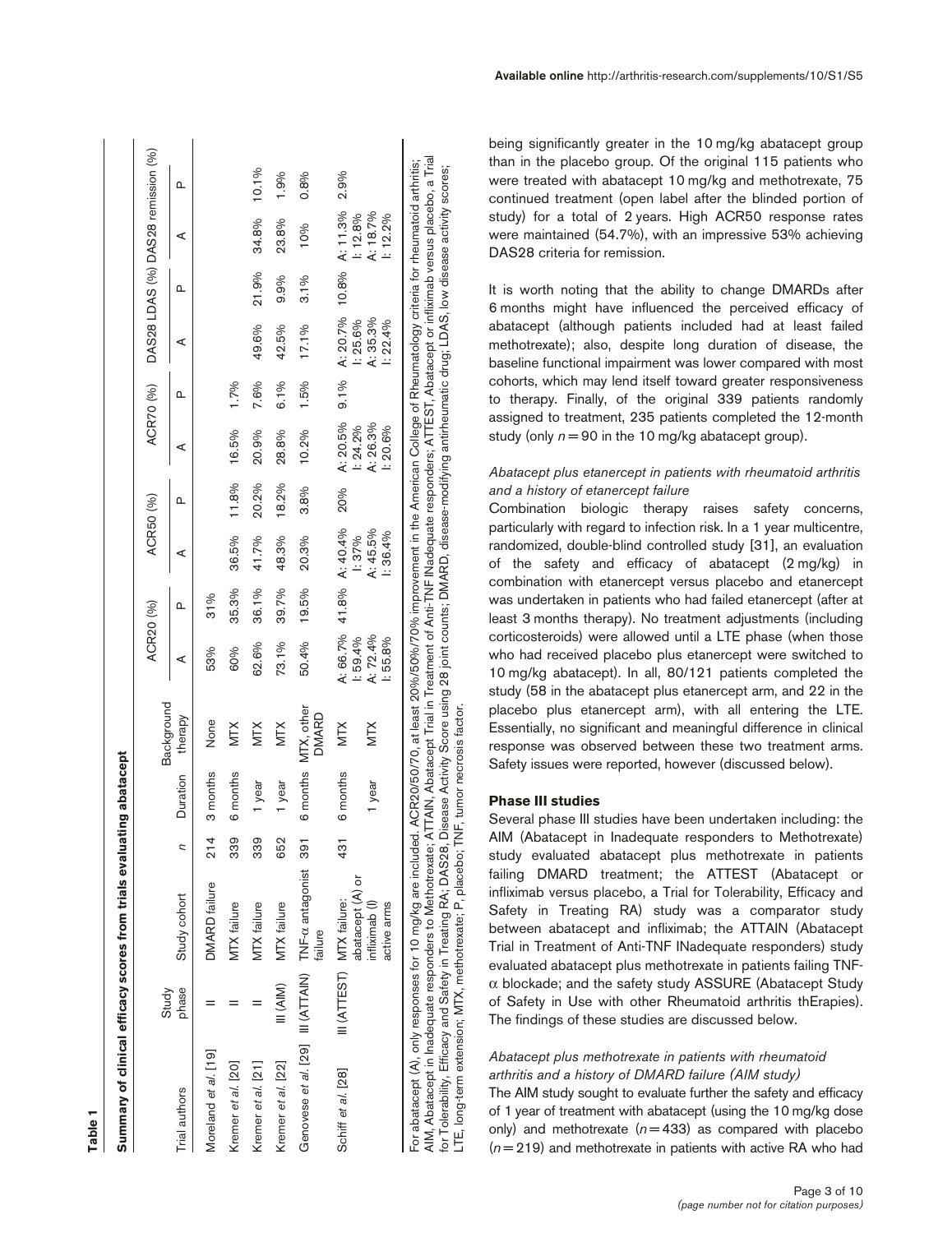failed methotrexate treatment (at a dose ≥15 mg/week for at least 3 months) [22]. After 6 months, alteration in methotrexate dose, addition of another DMARD, or change in corticosteroid dose (≤10 mg/day) was permitted. Formal assessment of radiographic outcome was also included in this study (the only clinical trial of abatacept to have radiographic data). Response rates, and radiographic and functional outcomes were all primary end-points. Eighty-nine per cent  $(n=385)$  in the abatacept and methotrexate group versus  $74\%$  ( $n = 162$ ) in the placebo group completed the study.

Similar improvements were detected at 6 months, with continued improvement to 1 year. At 1 year, impressive ACR20 response rates were noted in the abatacept group as compared with the placebo group (73.1% versus 39.7%, respectively). ACR50 and ACR70 responses were also higher in the abatacept group than in the placebo group (Table 1). DAS28 remission was observed in 23.8% in the abatacept group as compared with 1.9% in the placebo group at 1 year. The data further suggested that 1-year high response rates (ACR70) were achieved early in study duration; 49% achieved ACR70 for 6 consecutive months and 21% for 9 consecutive months. The significant increase in ACR20 response in the abatacept-treated group compared with the placebo group was detected as early as day 15  $(P = 0.008)$ ; this was mainly driven by patients' and physicians' assessment of disease activity. Specific reference to measures of biological improvement (C-reactive protein [CRP] reduction) was made; this is in contrast to infliximab and methotrexate studies, in which immediate CRP suppression has been reported [9]. Two-year data from this cohort were also recently reported [23], which demonstrate sustained ACR responses and DAS28 reductions. Specifically, ACR20, 50 and 70 responses of 80.3%, 55.6% and 34.3% respectively were seen; 56.1% and 30.9% of patients in the original abatacept group achieved DAS28 LDAS and DAS28 remission at 2 years.

Radiographic data were available for 92% of the patients randomized in the study. Different scoring systems exist, including the modified Sharp/van der Heijde score [24] and the Genant-modified Sharp scoring system [25,26]. The latter was employed in this study; it comprises scores at several sites for erosion and joint space narrowing, to give a maximum total Genant-modified Sharp score of 290. The data suggest that over the 1-year period, those patients who received abatacept plus methotrexate progressed at approximately half the rate of patients who were on background placebo plus methotrexate (1.07 units versus 2.4 units, respectively). Although erosion scores also appeared to favor the abatacept treated group, comparable median changes in joint space narrowing and total scores were noted between the groups.

Two-year radiographic data are also now available, which provide information on sustainability (from 467 of the original 652 patients [72%] randomized who continued on open-label

long-term extension [LTE] with abatacept therapy) [27]. For those patients who had been on placebo and were switched to abatacept, the rate of progression was considerably diminished (from 2.4 units at 1 year to only 3.1 at the end of the second year). Similarly, for those patients who completed 2 years on abatacept, impressive retardation in radiographic progression was seen in the second year (essentially half the progression seen in the first year, with 1.07 units in year 1 to a total of 1.5 units in the second year). These data imply reduction in structural damage over time, with the suggestion that improvements in the second year appear to be better even than those in the first year. Comparable data on radiographic progression in abatacept-treated nonresponders (as seen in infliximab-treated patients) were not directly reported. The recent report also confirmed further inhibition of radiographic progression during year 2 [23].

## *Abatacept or infliximab plus methotrexate in patients with rheumatoid arthritis and a history of DMARD failure (ATTEST study)*

The more recent 'ATTEST' study (Abatacept or infliximab versus placebo, a Trial for Tolerability, Efficacy and Safety in Treating RA) was a comparator trial that compared abatacept  $(n=156)$ , infliximab  $(n=165)$ , and placebo  $(n=110)$ ; plus background methotrexate) in a 1-year efficacy and safety trial conducted in 431 patients with RA who had previously failed methotrexate (≥15 mg/week) [28]. The study design was not powered to distinguish between the effects of abatacept and those of infliximab. After day 197, adjustments in DMARD (including methotrexate dose with/without addition of other DMARDs), corticosteroid (≤10 mg/day), or nonsteroidal antiinflammatory drug use was permitted. After 6 months, placebo-treated patients could switch to abatacept. At 6 months, DAS28 improvements, European League against Rheumatism (EULAR) responses, and ACR response rates were all significantly better in the abatacept and infliximab groups than in the placebo group (Table 1). Interestingly, there were suggestions of greater ACR and EULAR responses, and greater LDAS and DAS28 (erythrocyte sedimentation rate) remission rates in the abatacept group than in the infliximab group, and a more durable response in the abatacept group, although it should be noted that in the infliximab group only the 3 mg/kg dose was used (with no opportunity to dose escalate). Nevertheless, the efficacy of abatacept and infliximab relative to placebo appeared comparable, with both being reasonable options within the context of DMARD failure. (Safety profiles are discussed below.)

#### *Abatacept plus methotrexate in patients with rheumatoid*

*arthritis and a history of TNF-*<sup>α</sup> *blockade failure (ATTAIN study)* Application of alternatively targeted therapies within the context of TNF-α blockade failure in RA formed the basis for the ATTAIN study [29], which was a multicentre, randomized, placebo-controlled study comparing abatacept (approximating 10 mg/kg) with placebo. Patients included had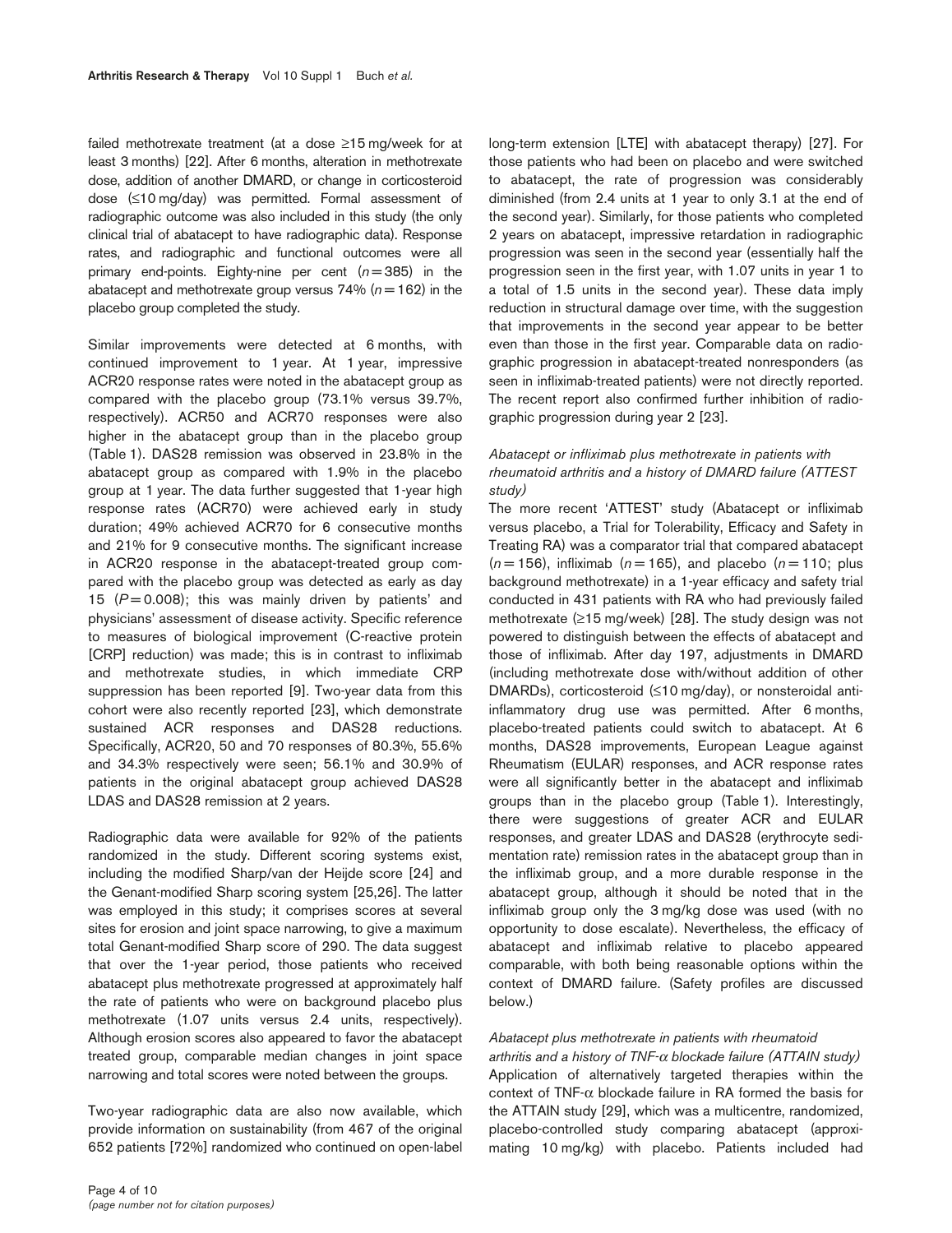exhibited inefficacy (not toxicity) to a TNF-α antagonist. Sixmonth ACR20 response and Health Assessment Questionnaire (HAQ) disability index improvement of at least 0.3 formed the two primary end-points. Totals of 258 and 133 patients were randomly assigned to receive abatacept and placebo, respectively, in addition to background DMARD therapy. More than 70% of patients were seropositive and more than 75% of patients in each group were receiving background methotrexate. The majority of patients had failed infliximab treatment (>60% in each group), with the rest being essentially etanercept failures (>30%), because use of adalimumab was not as widespread at the time of enrolment.

A total of 223/258 and 99/133 patients randomly assigned to receive abatacept and placebo, respectively, completed the study. At 6 months, significantly greater ACR20, ACR50, and ACR70 response rates were seen in the abatacepttreated group (ACR20 response rate 50.4%) as compared with the placebo group (19.5%; Table 1). A higher proportion of abatacept-treated patients achieved DAS28 LDA as well as DAS28 remission at 6 months compared with placebo (*P* < 0.001; Table 1); achieving such endpoints is impressive in this particularly resistant cohort.

Subsequent to the 6-month double-blind study, an 18-month open-label, LTE treatment with abatacept was reported [30], which allowed sustainability of response (over 24 months) to be examined. It confirmed durability of response in this refractory group of patients. In patients originally randomly assigned to abatacept, ACR responses (ACR20, ACR50, and ACR70) were all maintained, with 6-month and 2-year ACR20 responses of 59.4% and 56.2%, respectively. These data illustrate that abatacept is an attractive option in the challenging group of patients who are resistant to TNF- $\alpha$ blockade.

## **Function and quality of life**

Function and quality of life assessment is a key component of overall evaluation of therapeutic success; the aim of clinically effective interventions is to reduce the burden of disease on quality of life and impact on health outcomes. The trials evaluating abatacept described above have all included quality of life measures. The quality of life benefit has been a particularly impressive feature of abatacept therapy.

#### *Function*

Improvement in modified HAQ (reported in the phase II trial [21] as well as in the AIM study [22]) has been detected as early as 30 days [21]. Two-year and 3-year patient data have also confirmed sustained response in modified HAQ (49.3% at 3 years), with significant improvement in physical function also observed [32]. Functional improvement is difficult to achieve in the challenging TNF-α-refractory group by virtue of probable secondary damage that would be incurred; the ATTAIN study is notable for the statistically greater benefits in physical function (defined by improvement in HAQ-Disability

Index of at least 0.3) seen (by day 15) in the abatacepttreated group, which was sustained at 2 years [29,30].

## *Quality of life (36-item Short Form)*

Studies of abatacept have all generally confirmed improvements in quality of life measures (including all domains and summary scores of the 36-item Short Form), with sustained physical and mental component scores in the LTE arm [20,21]. The AIM study [22] also demonstrated significant improvements in the same outcomes in the abatacept group, which were maintained at 1 year. A recent report included a comprehensive assessment of health-related quality of life domains and confirmed positive effects [32].

Figures 1 and 2 and Table 2 detail the quality of life and functional outcomes reported from the AIM and ATTAIN studies respectively [32] and [33].

## **Safety**

#### *Abatacept with nonbiologic/biologic DMARDs and co-morbidities*

The ASSURE study was a 1-year, multicentre, double-blind, placebo-controlled trial with safety as its end-point [34]. A total of 1,441 patients with a wide range of co-morbidities, including diabetes mellitus (7%), asthma (6%), chronic obstructive pulmonary disease (4%), and congestive heart failure (1%), were recruited and randomly assigned to either receive abatacept or placebo, both in combination with oral DMARDs, anti-TNF- $\alpha$ , or anti-IL-1 biologic agents. The safety data for abatacept in combination with nonbiologic DMARDs were comparable to those from other trials. Patients with chronic obstructive pulmonary disease experienced more frequent exacerbations on abatacept. Abatacept in combination with biologic agents, however, did not appear to be safe, with increased incidence of serious infection and neoplasm; hence, this combination is not recommended [34]. The combination abatacept-etanercept study described above [31] confirmed this poor safety profile. Table 3 summarizes data from the ASSURE study.

The various trials discussed above confirmed the reassuring safety profile of abatacept, with nasopharyngitis, headache, and nausea being the most frequently reported adverse events. The initial phase II/LTE study actually reported fewer serious adverse events and a lower discontinuation rate in the 10 mg/kg abatacept group than in the 2 mg/kg abatacept and placebo groups. In the AIM study [22], adverse events led to more discontinuations in the abatacept group than in the placebo group (4.2% versus 1.8%). Although the incidence of serious adverse events was greater in the abatacept group (mainly hospitalization due to disease flare or elective surgery), the rate of discontinuation because of serious adverse events was similar in both abatacept and placebo groups. Increased incidence of infection, with more cases of pneumonia, was noted in the abatacept group. Two deaths (one in each treatment arm) were observed (aspergillo-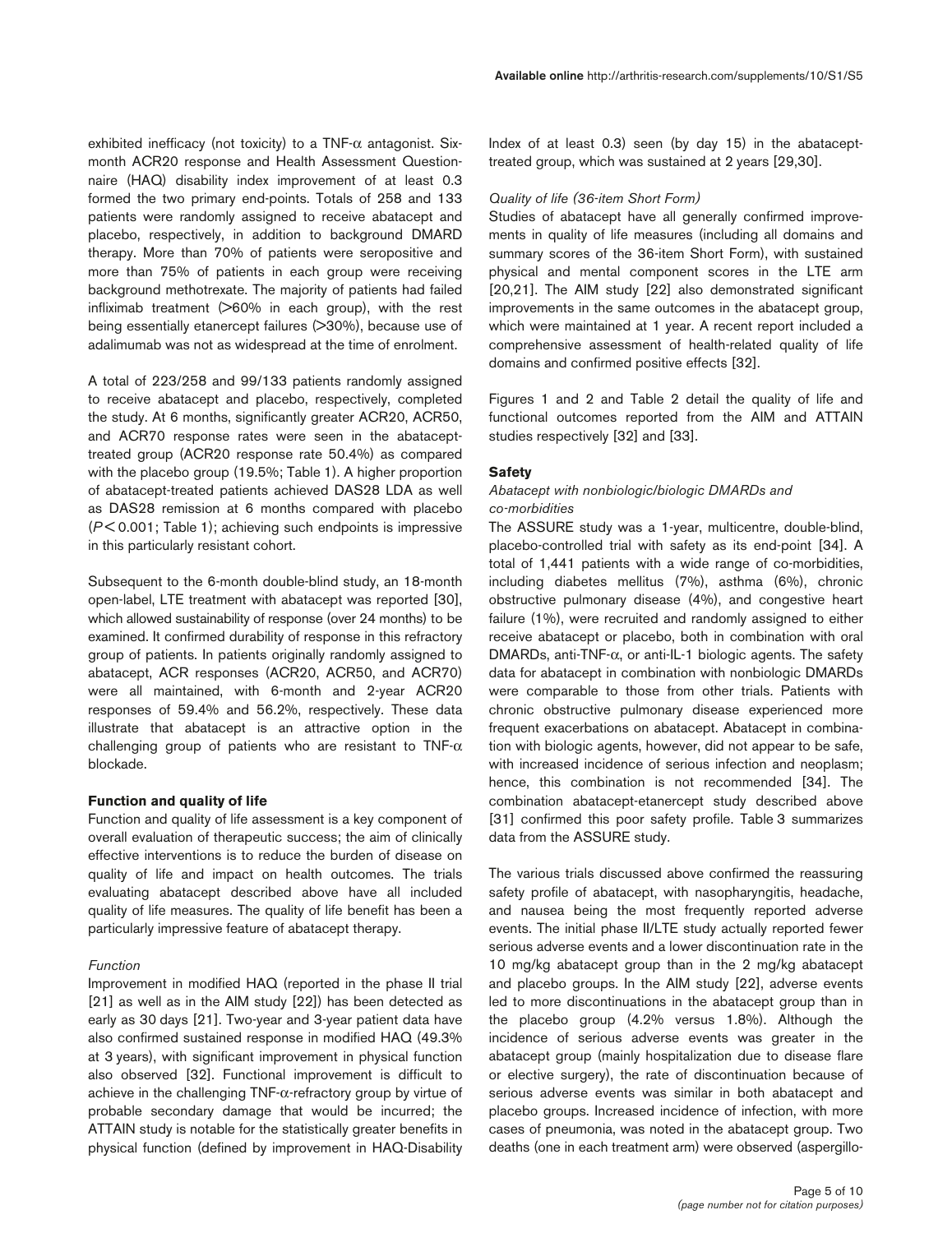

Mean SF-36 **(a)** physical (PCS) and **(b)** mental (MCS) component  $P^*P$  < 0.001). Treatment groups are 'Abatacept' = abatacept + MTX and 'Placebo' = placebo + MTX. Reproduced from *Ann Rheum Dis* 2007, 66:189-194 [32] with permission from the BMJ Publishing Group.

sis and *Pseudomonas aeruginosa* infection in one patient, and *P. aeruginosa* infection in the second). In the ATTAIN study [29] similar rates of discontinuation because of adverse events and serious adverse events, and similar incidences of serious infections were noted in the abatacept-treated and placebo groups; these findings were corroborated by LTE rates. The ATTEST trial study design allowed for comparison between the two active treatments (abatacept and infliximab) at 1 year. A higher rate of acute infusional reactions was seen in the infliximab group versus abatacept group, 24.8 versus 7.1%, respectively [28]. Serious infections were fewer in the abatacept group (1.3%) than in the placebo (2.7%) and infliximab (4.2%) groups.

### *Malignancy*

The initial phase III/LTE study [21] included one case of bladder cancer, two cases of basal cell carcinoma and one neoplasm in the 10 mg/kg abatacept group, and one case each of endometrial cancer, squamous cell carcinoma and malignant melanoma in the placebo group. Comparable inci-



Mean **(a)** Fatigue VAS score and **(b)** HAQ-DI score by treatment group and visit (\**P* < 0.05; †*P* < 0.01; ‡*P* < 0.001). Treatment groups are 'Abatacept' = abatacept + MTX and 'Placebo' = placebo + MTX. Reproduced from *Ann Rheum Dis* 2007, 66:189-194 [32] with permission from the BMJ Publishing Group.

dences of malignancy in both treatment groups in the AIM study [22] were observed and included a large B-cell lymphoma of thyroid (on a background of Hashimoto's thyroid) in the abatacept group as well as a case of endometrial cancer in the placebo group. The ATTAIN [29] study identified 11 neoplasms during the 2-year period; five out of 11 were nonmelanomatous skin cancers as well as a T-cell lymphoma.

#### *Autoimmune disorders*

Biologic agents have been associated with development of alternative autoimmune disorders (for example, there is a suggestion of lupus syndromes in patients treated with TNF- $\alpha$ blockade [35] and psoriasis in those undergoing treatment with rituximab [36]). Reports of new disease have been reported in abatacept-treated patients, although no specific association has been found. In the ATTAIN study [30], 15 cases of autoimmune disorders were reported; these inclu-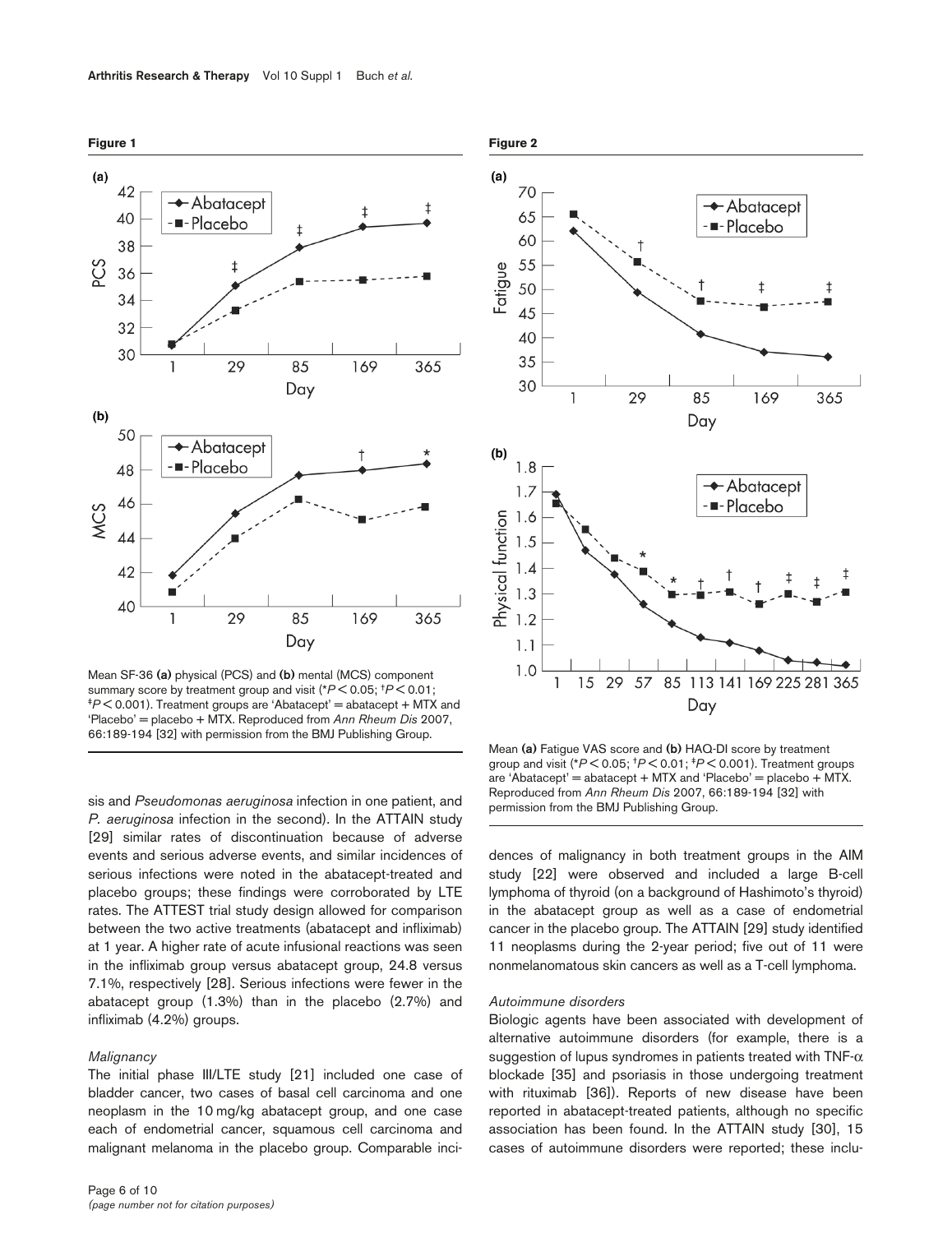#### **Table 2**

### **Quality of life outcomes from the ATTAIN trial [33]**

|                          | Abatacept<br>(mean change<br>from baseline) | Placebo<br>(mean change<br>from baseline) | $P$ value<br>(abatacept versus<br>placebo) |
|--------------------------|---------------------------------------------|-------------------------------------------|--------------------------------------------|
| Physical functioning     | 5.3                                         | 1.2                                       | 0.0001                                     |
| Physical role            | 6.7                                         | 0.8                                       | < 0.0001                                   |
| Pain                     | 8.7                                         | 2.2                                       | < 0.0001                                   |
| General health           | 3.9                                         | 0.7                                       | 0.0002                                     |
| Vitality                 | 6.9                                         | 1.2                                       | < 0.0001                                   |
| Social functioning       | 7.4                                         | 2.2                                       | < 0.0001                                   |
| Emotional role           | 6.3                                         | 2.0                                       | 0.0133                                     |
| Mental health            | 4.6                                         | 1.1                                       | 0.0012                                     |
| Physical component score | 6.5                                         | 1.0                                       | < 0.0001                                   |
| Mental component score   | 5.5                                         | 1.7                                       | 0.0025                                     |
| Fatigue VAS              | $-22.1$                                     | $-5.3$                                    | < 0.0001                                   |

Quality of life components are shown from the ATTAIN study, which compared abatacept plus methotrexate versus placebo plus methotrexate in patients with rheumatoid arthritis who were refractory to tumor necrosis factor-α inhibition. ATTAIN, Abatacept Trial in Treatment of Anti-TNF Inadequate Responders; MOS, medical outcome study; VAS, visual analog score.

#### **Table 3**

#### **Summary safety data from ASSURE [34]**

| Number of events (%)                       | Abatacept plus<br>nonbiologic<br><b>DMARD</b><br>$(n = 856)$ | Placebo plus<br>nonbiologic<br><b>DMARD</b><br>$(n = 418)$ | Abatacept plus<br>biologic<br><b>DMARD</b><br>$(n = 103)$ | Placebo plus<br>biologic<br><b>DMARD</b><br>$(n = 64)$ |
|--------------------------------------------|--------------------------------------------------------------|------------------------------------------------------------|-----------------------------------------------------------|--------------------------------------------------------|
| Death                                      | 5(0.6)                                                       | 4(1.0)                                                     | 0                                                         | 0                                                      |
| Total adverse events                       | 768 (89.7)                                                   | 360 (86.1)                                                 | 98 (95.1)                                                 | 57(89.1)                                               |
| Serious adverse events                     | 100(11.7)                                                    | 51(12.2)                                                   | 23(22.3)                                                  | 8(12.5)                                                |
| Discontinuations because of adverse events | 43(5.0)                                                      | 18(4.3)                                                    | 9(8.7)                                                    | 2(3.1)                                                 |
| Serious infection                          | 22(2.6)                                                      | 7(1.7)                                                     | 6(5.8)                                                    | 1(1.6)                                                 |
| Neoplasm (benign/malignant)                | 27(3.2)                                                      | 16(3.8)                                                    | 7(6.8)                                                    | 1(1.6)                                                 |

Number (%) of events are included for abatacept and placebo in combination with either nonbiologic DMARD or biologic DMARD at 1 year. ASSURE, Abatacept Study of Safety in Use with other Rheumatoid arthritis thErapies; DMARD, disease-modifying antirheumatic drug.

ded three cases of psoriasis and two patients with vasculitis. Four of the cases were observed in the double-blind period and 11 cases during 18 months of open-label treatment.

#### *Infusion reactions*

Abatacept infusions are administered relatively rapidly (over 30 minutes), with generally reassuring tolerability. A lower incidence of acute infusion reactions was observed in the abatacept group as compared with the placebo and infliixmab groups in the ATTEST study [28] (5.1%, 10.0% and 18.2%, respectively). The AIM study [22] reported more acute and peri-infusional infusion reactions with abatacept than with placebo, with two patients discontinuing because of severe

acute infusion reactions. One patient experienced hypersensitivity (rash and chest pain) after the second infusion; the second patient experienced severe hypotension during the fourth infusion. Mild-to-moderate acute infusion reactions were slightly more common in the abatacept-treated group (5%) than in the placebo group (3%) in the ATTAIN study, although no severe reactions were observed.

#### *Immunogenicity*

Immunogenicity studies, conducted as part of the previously discussed trials, did not demonstrate significant production of anti-abatacept antibodies, which is in keeping with the properties and advantages of a fully humanized fusion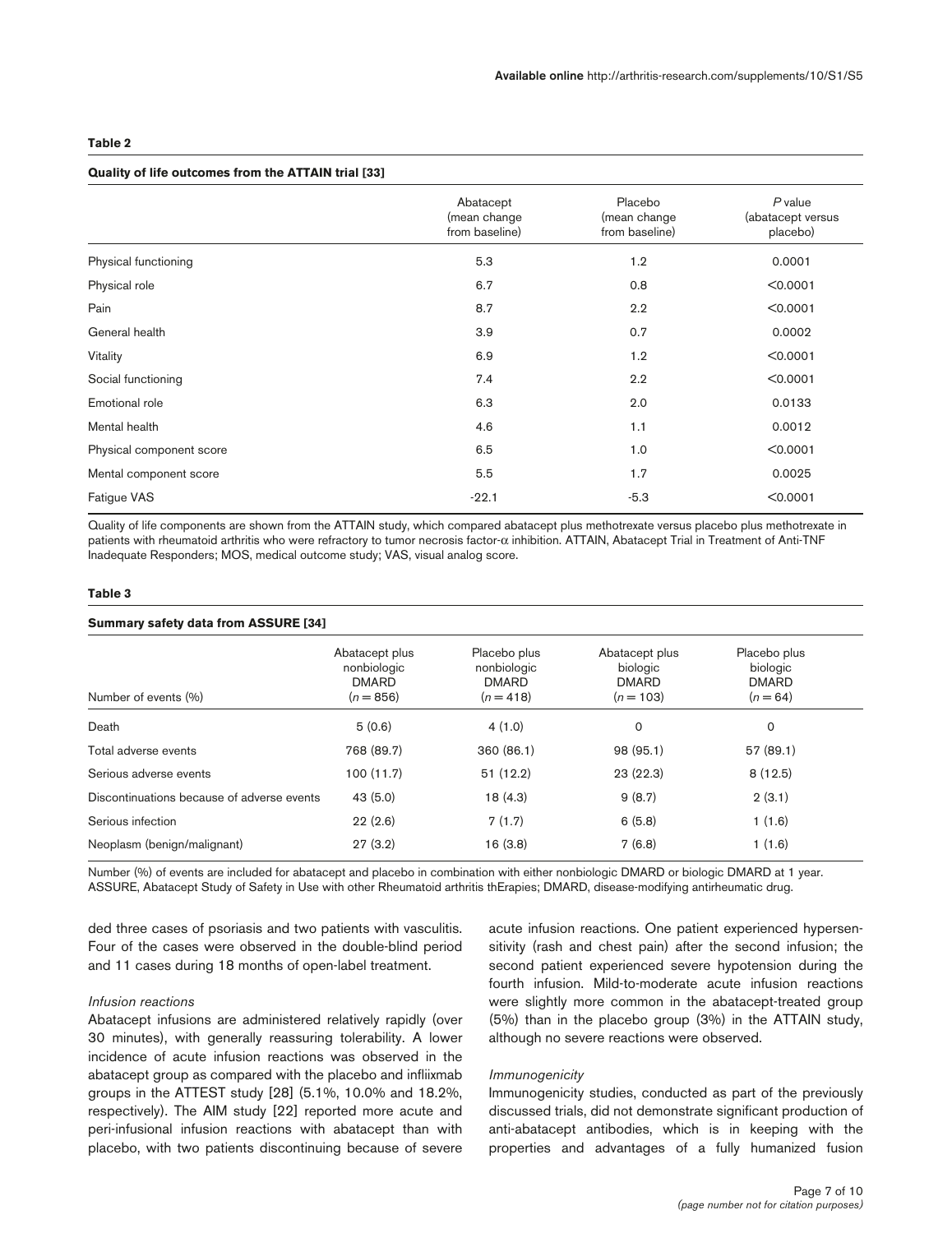protein. Specifically, the monotherapy study [19] did not identify antibodies to abatacept. In the combination with LTE study [21], most patients had pre-existing antibodies against CTLA4. Two patients produced antibodies against the CTLA4-T portion (not the whole molecule), which were transient in one and there was no follow up in the second. Six patients (1.4%) in the AIM study exhibited antibody reactivity to abatacept. The pattern of ACR20 responses in these patients with anti-CTLA4 antibodies was unchanged, with no evidence of a hypersensitivity reaction. In the larger, phase III trial [29] antibodies against abatacept developed in 1.3% of patients and were of low reactivity. More recent reporting of immunogenicity in the phase II and III trials using direct form enzyme-linked immunosorbent assay (more sensitive for the phase III study) [37] confirmed these findings, with a minimum of sequelae. Significant seroconversion for anti-nuclear antibodies has not been noted; in the ATTAIN study [29] antinuclear antibodies were detected in 7.5% of patients in the abatacept group and 11.3% in the placebo group.

A recent report [38] summarized the safety findings by way of an integrated safety analysis of five randomized, placebocontrolled, double-blind, core abatacept clinical trials, generating 4,764 patient-years of exposure in total. Continued follow up will establish whether the current acceptable safety profile is maintained with long-term abatacept use.

# **Mechanism of action studies**

*In vitro* and *in vivo* studies have demonstrated inhibition of immune responses by CTLA4-Ig molecules, with downregulation of T-cell proliferation and inhibition of humoral immune response [39]. Inhibition of the proliferation of both circulating naïve and memory T cells has been observed [40], which may assist in reducing the number of activated autoreactive T cells available for entry into the synovium. Other studies have shown reduction in proinflammatory cytokine production by antigen-presenting cells when synovial cells were co-cultured with CTLA4-Ig [41]. Evaluation of biomarkers in patients recruited as part of the AIM and ATTAIN studies confirmed an effective cellular action [42]*;* specifically, reductions in rheumatoid factor, CRP, soluble IL-2 receptor, IL-6, TNF-α, E-selectin, soluble intercellular adhesion molecule-1, and matrix metalloproteinase III were observed. T-cell proliferation studies demonstrated marked inhibition when stimulated by dendritic cells, although this effect was less pronounced with B cells as the antigenpresenting cell [43].

A first mechanistic study employed dynamic contrast-enhanced magnetic resonance imaging in combination with synovial histology and gene expression techniques to determine the effect of abatacept on the synovium of patients with RA failing TNF- $\alpha$  blockade [44]. A modest (nonsignificant) reduction in synovial infiltrate was observed within the context of a generalized reduction in proinflammatory gene expression,

- Lack of success of T-cell-directed therapies has stimulated research into targeting T-cell costimulation.
- CTLA4-Ig competitively inhibits T-cell activation through its greater binding affinity to the B7 molecules.
- Abatacept is a soluble fusion protein that comprises the extracellular domain of human CTLA4 linked to the modified Fc portion of human  $\lg G_1$ .
- Clinical trials have demonstrated abatacept to be efficacious in patients with RA who have failed previous DMARDs with radiographic benefit shown in MTX refractory study population.
- Trials have also shown abatacept to be an effective option in patients who are refractory to TNF- $\alpha$ inhibition with impressive quality of life improvements.
- Future strategies are likely to evaluate abatacept in early disease.

particularly interferon-γ; these findings were complemented by reduced synovial volume, as indicated by magnetic resonance imaging. These data are in contrast to the dramatic de-populating effect on the synovium observed with TNF- $\alpha$  blocking agents [45,46], and suggest a greater deactivating effect on the synovium (consistent with an immunomodulatory effect of T-cell co-stimulation therapy).

## **Conclusion**

The introduction of abatacept, the first T-cell co-stimulation blocking therapy, has added to the growing armamentarium of targeted therapies for the management of RA. It is clear that abatacept is a safe and efficacious option for RA treatment, including in the challenging group of patients who are refractory to TNF-α blockade. It remains to be seen where exactly abatacept will fit in with the rest of the biologic and emerging therapies; emerging therapies; currently in the UK and Europe, failure to respond to TNF- $\alpha$  blockade remains the main application. The impressive and similar response rates in TNF-α blockade failures to those observed in only DMARD failure (included in the phase IIb trial) implies that the pathways that are targeted with the two treatments remain distinct (contrasting with observations seen using IL-1-directed therapy in patients failing  $TNF-\alpha$  blockade, which suggested that  $TNF$ α blockade failure predicts IL-1 blockade failure) [47].

Future applications of T-cell co-stimulation blockade are likely to include its evaluation early in disease; the possibility of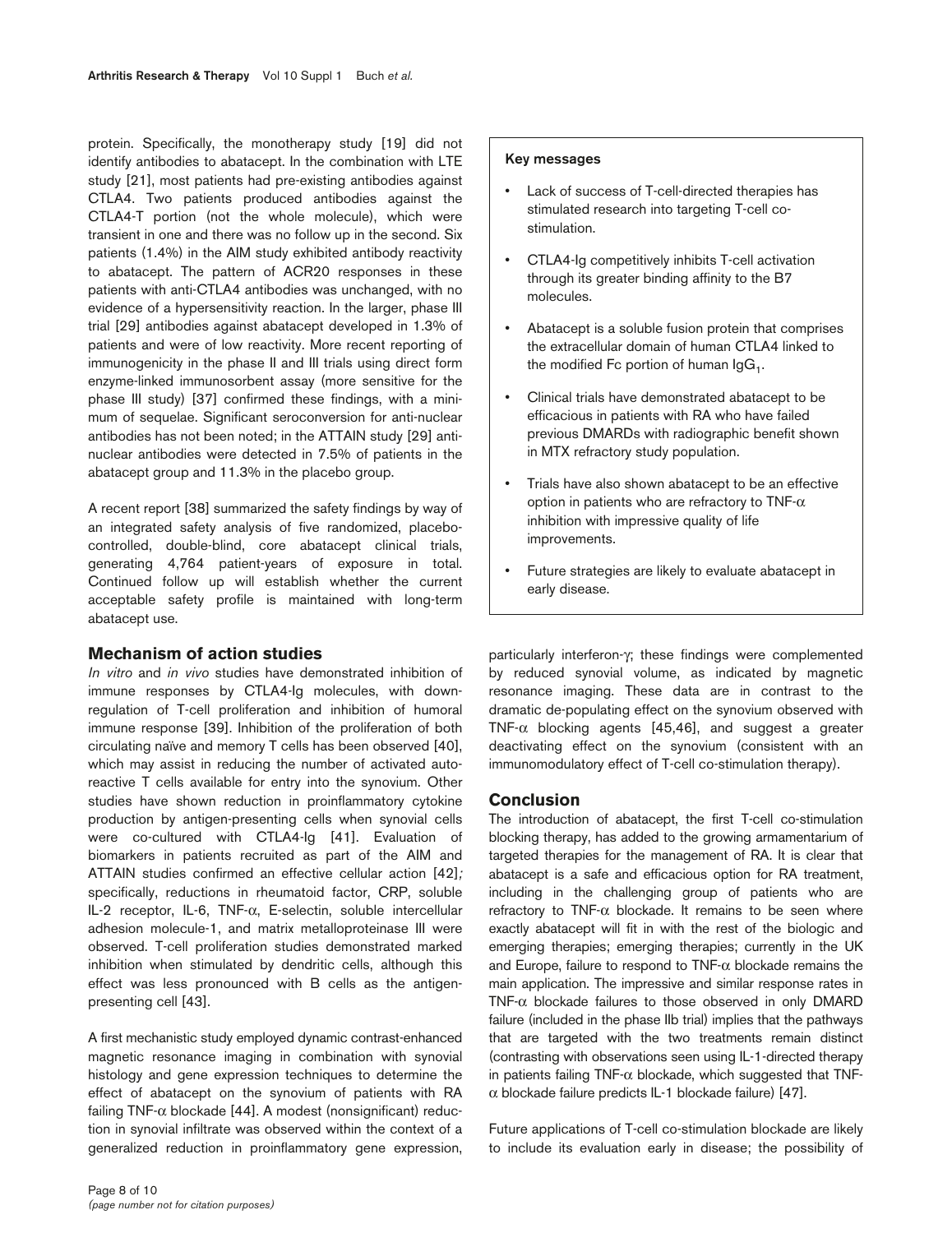achieving drug-free remission with such an agent is an exciting prospect. Use of abatacept in other autoimmune diseases is also under investigation, including in active lupus nephritis, with increasing evidence arguing for a clinical trial [48]. The suboptimal results observed in transplantation, in particular, have led to the development of belatacept. The latter is a second-generation CTLA4-Ig that exhibits superior binding to CD80 and CD86 compared with CTLA4-Ig, thereby having more potent immunosuppressive properties, as are required for transplantation [49].

To conclude, abatacept represents the first clinical application of co-stimulation blockade in RA. Its proven success in RA will encourage its use in other disease groups and will allow refinement of approaches to targeting the T-cell pathway in specific microenvironments.

## **Competing interests**

PE provides clinical trials and expert advice to Bristol-Myers Squibb. MHB and EMV declare that they have no competing interests.

## **Acknowledgements**

This article is published as part of *Arthritis Research & Therapy* Volume 10 Supplement 1, 2008: Co-stimulation blockade: from bench to bedside. The full contents of the supplement are available online at http://arthritis-research.com/supplements/10/S1.

Publication of this supplement has been sponsored by Bristol-Myers Squibb Company.

# **References**

- 1. Calin A, Elswood J, Klouda PT: **Destructive arthritis, rheumatoid factor, and HLA-DR4. Susceptibility versus severity, a casecontrol study.** *Arthritis Rheum* 1989, **32:**1221-1225.
- 2. Winchester R: **The molecular basis of susceptibility to rheumatoid arthritis.** *Adv Immunol* 1994, **56:**389-466.
- 3. Banerjee S, Webber C, Poole AR: **The induction of arthritis in mice by the cartilage proteoglycan aggrecan: roles of CD4+ and CD8+ T cells.** *Cell Immunol* 1992, **144:**347-357.
- Breedveld FC, Dynesius-Trentham R, de Sousa M, Trentham DE: **Collagen arthritis in the rat is initiated by CD4+ T cells and can be amplified by iron.** *Cell Immunol* 1989, **121:**1-12.
- 5. Mima T, Saeki Y, Ohshima S, Nishimoto N, Matsushita M, Shimizu M, Kobayashi Y, Nomura T, Kishimoto T: **Transfer of rheumatoid arthritis into severe combined immunodeficient mice. The pathogenetic implications of T cell populations oligoclonally expanding in the rheumatoid joints.** *J Clin Invest* 1995, **96:** 1746-1758.
- 6. Van Boxel JA, Paget SA: **Predominantly T-cell infiltrate in rheumatoid synovial membranes.** *N Engl J Med* 1975, **293:** 517-520.
- 7. Kraan MC, Haringman JJ, Weedon H, Barg EC, Smith MD, Ahern MJ, Smeets TJ, Breedveld FC, Tak PP: **T cells, fibroblast-like synoviocytes, and granzyme B+ cytotoxic cells are associated with joint damage in patients with recent onset rheumatoid arthritis.** *Ann Rheum Dis* 2004, **63:**483-488.
- 8. Feldmann M, Brennan FM, Maini RN: **Role of cytokines in rheumatoid arthritis.** *Annu Rev Immunol* 1996, **14:**397-440.
- 9. Maini R, St Clair EW, Breedveld F, Furst D, Kalden J, Weisman M, Smolen J, Emery P, Harriman G, Feldmann M, Lipsky P: **Infliximab (chimeric anti-tumour necrosis factor alpha monoclonal antibody) versus placebo in rheumatoid arthritis patients receiving concomitant methotrexate: a randomised phase III trial. ATTRACT Study Group.** *Lancet* 1999, **354:**1932-1939.
- 10. Moreland LW, Baumgartner SW, Schiff MH, Tindall EA, Fleischmann RM, Weaver AL, Ettlinger RE, Cohen S, Koopman WJ,

Mohler K, Widmer MB, Blosch CM: **Treatment of rheumatoid arthritis with a recombinant human tumor necrosis factor receptor (p75)-Fc fusion protein.** *N Engl J Med* 1997, **337:**141- 147.

- 11. Lipsky PE, van der Heijde DM, St Clair EW, Furst DE, Breedveld FC, Kalden JR, Smolen JS, Weisman M, Emery P, Feldmann M, Harriman GR, Maini RN; Anti-Tumor Necrosis Factor Trial in Rheumatoid Arthritis with Concomitant Therapy Study Group: **Infliximab and methotrexate in the treatment of rheumatoid arthritis. Anti-Tumor Necrosis Factor Trial in Rheumatoid Arthritis with Concomitant Therapy Study Group.** *N Engl J Med* 2000, **343:**1594-1602.
- 12. Linsley PS, Brady W, Urnes M, Grosmaire LS, Damle NK, Ledbetter JA: **CTLA-4 is a second receptor for the B cell activation antigen B7.** *J Exp Med* 1991, **174:**561-569.
- 13. Alegre ML, Frauwirth KA, Thompson CB: **T-cell regulation by CD28 and CTLA-4.** *Nat Rev Immunol* 2001, **1:**220-228.
- 14. Lenschow DJ, Zeng Y, Thistlethwaite JR, Montag A, Brady W, Gibson MG, Linsley PS, Bluestone JA: **Long-term survival of xenogeneic pancreatic islet grafts induced by CTLA4lg.** *Science* 1992, **257:**789-792.
- 15. Finck BK, Linsley PS, Wofsy D: **Treatment of murine lupus with CTLA4Ig.** *Science* 1994, **265:**1225-1227.
- 16. Reynolds J, Tam FW, Chandraker A, Smith J, Karkar AM, Cross J, Peach R, Sayegh MH, Pusey CD: **CD28-B7 blockade prevents the development of experimental autoimmune glomerulonephritis.** *J Clin Invest* 2000, **105:**643-651.
- Webb LM, Walmsley MJ, Feldmann M: Prevention and ameliora**tion of collagen-induced arthritis by blockade of the CD28 costimulatory pathway: requirement for both B7-1 and B7-2.** *Eur J Immunol* 1996, **26:**2320-2328.
- 18. Abrams JR, Lebwohl MG, Guzzo CA, Jegasothy BV, Goldfarb MT, Goffe BS, Menter A, Lowe NJ, Krueger G, Brown MJ, Weiner RS, Birkhofer MJ, Warner GL, Berry KK, Linsley PS, Krueger JG, Ochs HD, Kelley SL, Kang S: **CTLA4Ig-mediated blockade of T-cell costimulation in patients with psoriasis vulgaris.** *J Clin Invest* 1999, **103:**1243-1252.
- 19. Moreland LW, Alten R, Van den Bosch F, Appelboom T, Leon M, Emery P, Cohen S, Luggen M, Shergy W, Nuamah I, Becker JC: **Costimulatory blockade in patients with rheumatoid arthritis: a pilot, dose-finding, double-blind, placebo-controlled clinical trial evaluating CTLA-4Ig and LEA29Y eighty-five days after the first infusion.** *Arthritis Rheum* 2002, **46:**1470-1479.
- 20. Kremer JM, Westhovens R, Leon M, Di Giorgio E, Alten R, Steinfeld S, Russell A, Dougados M, Emery P, Nuamah IF, Williams GR, Becker JC, Hagerty DT, Moreland LW: **Treatment of rheumatoid arthritis by selective inhibition of T-cell activation with fusion protein CTLA4Ig.** *N Engl J Med* 2003, **349:**1907- 1915.
- 21. Kremer JM, Dougados M, Emery P, Durez P, Sibilia J, Shergy W, Steinfeld S, Tindall E, Becker JC, Li T, Nuamah IF, Aranda R, Moreland LW: **Treatment of rheumatoid arthritis with the selective costimulation modulator abatacept: twelve-month results of a phase iib, double-blind, randomized, placebo-controlled trial.** *Arthritis Rheum* 2005, **52:**2263-2271.
- 22. Kremer JM, Genant HK, Moreland LW, Russell AS, Emery P, Abud-Mendoza C, Szechinski J, Li T, Ge Z, Becker JC, Westhovens R: **Effects of abatacept in patients with methotrexateresistant active rheumatoid arthritis: a randomized trial.** *Ann Intern Med* 2006, **144:**865-876.
- 23. Kremer JM, Genant HK, Moreland LW, Russell AS, Emery P, Abud-Mendoza C, Szechinski J, Li T, Teng J, Becker JC, Westhovens R: **Results of a two-year followup study of patients with rheumatoid arthritis who received a combination of abatacept and methotrexate.** *Arthritis Rheum* 2008, **58:**953-963.
- 24. van der Heijde DM, van Riel PL, Nuver-Zwart IH, van de Putte LB: **Sulphasalazine versus hydroxychloroquine in rheumatoid arthritis: 3-year follow-up.** *Lancet* 1990, **335:**539.
- 25. Genant HK: **Methods of assessing radiographic change in rheumatoid arthritis.** *Am J Med* 1983, **75:**35-47.
- 26. Genant HK, Jiang Y, Peterfy C, Lu Y, Redei J, Countryman PJ: **Assessment of rheumatoid arthritis using a modified scoring method on digitized and original radiographs.** *Arthritis Rheum* 1998, **41:**1583-1590.
- 27. Genant HK, Peterfy CG, Westhovens R, Becker JC, Aranda R, Vratsanos G, Teng J, Kremer JM: **Abatacept inhibits structural damage progression in rheumatoid arthritis: results from the**